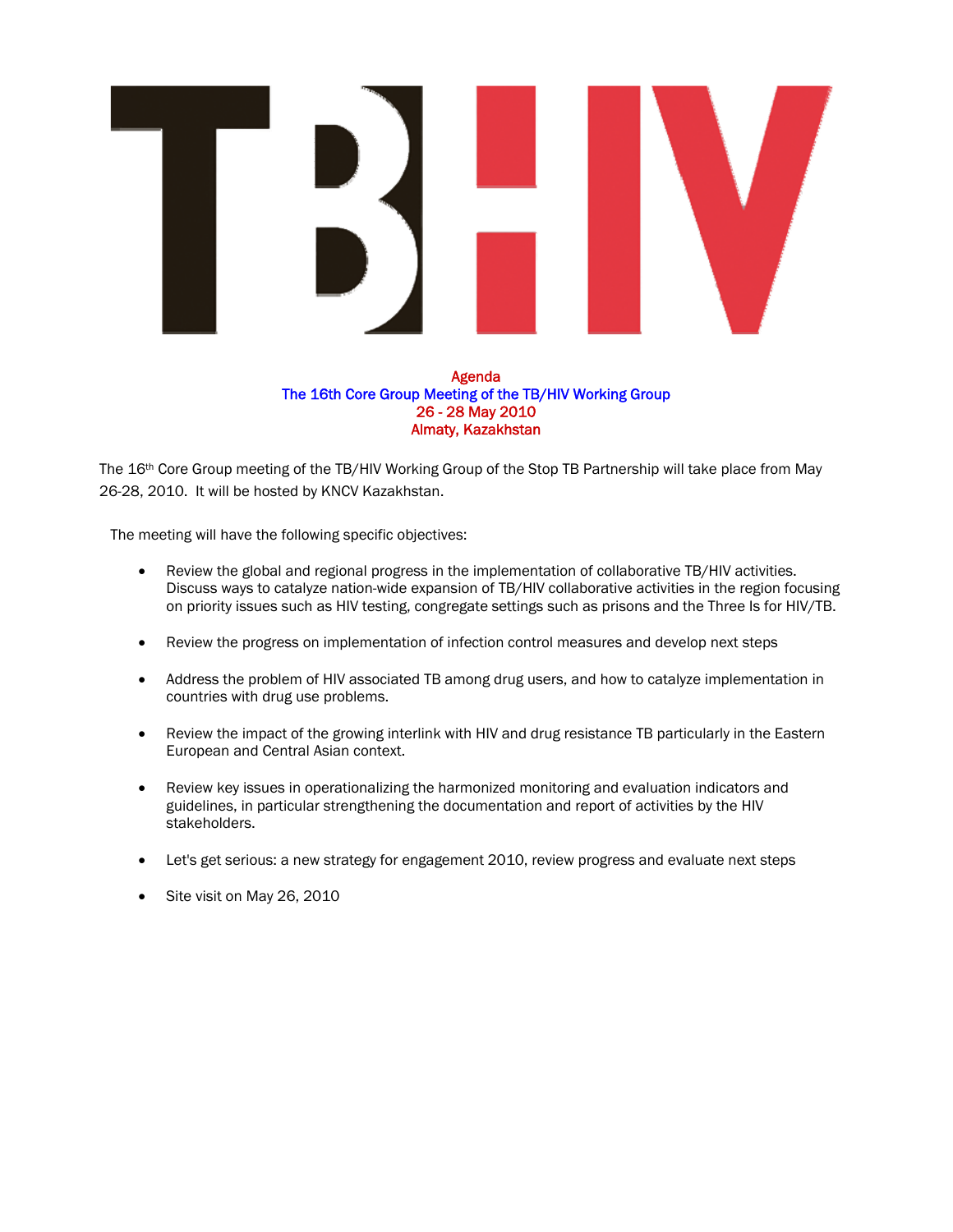### Agenda Wednesday, May 26, 2010

### SITE VISIT

## Can everyone who will participate in the site visits please be in the hotel lobby at 09:00am

| <b>Group I</b>  |                                                 |  |  |
|-----------------|-------------------------------------------------|--|--|
| 09:00           | Meet in Astana Hotel Lobby                      |  |  |
| 09:20           | Departure from hotel Astana                     |  |  |
| $10:00 - 10:50$ | IFRC's site visit (Almaty city HIV'AIDS Center) |  |  |
| $10:50 - 11:30$ | Transfer to IFRC office                         |  |  |
| $11:30 - 12:30$ | Meeting at IFRC office                          |  |  |
| $12:30 - 13:30$ | Lunch                                           |  |  |
| $13:30 - 14:00$ | Transfer to Almaty City TBD                     |  |  |
| 14:00 - 15:30   | Visit Almaty City TBD                           |  |  |

# Group II

| 09:00           | Meet in Astana Hotel Lobby                      |
|-----------------|-------------------------------------------------|
| 09:20           | Departure from hotel Astana                     |
| $10:00 - 12:00$ | Visit Almaty City TBD                           |
| 12:30 - 13:30   | Lunch                                           |
| $13:30 - 14:00$ | Transfer to IFRC site                           |
| 14:00 - 15:30   | IFRC's site visit (Almaty city HIV'AIDS Center) |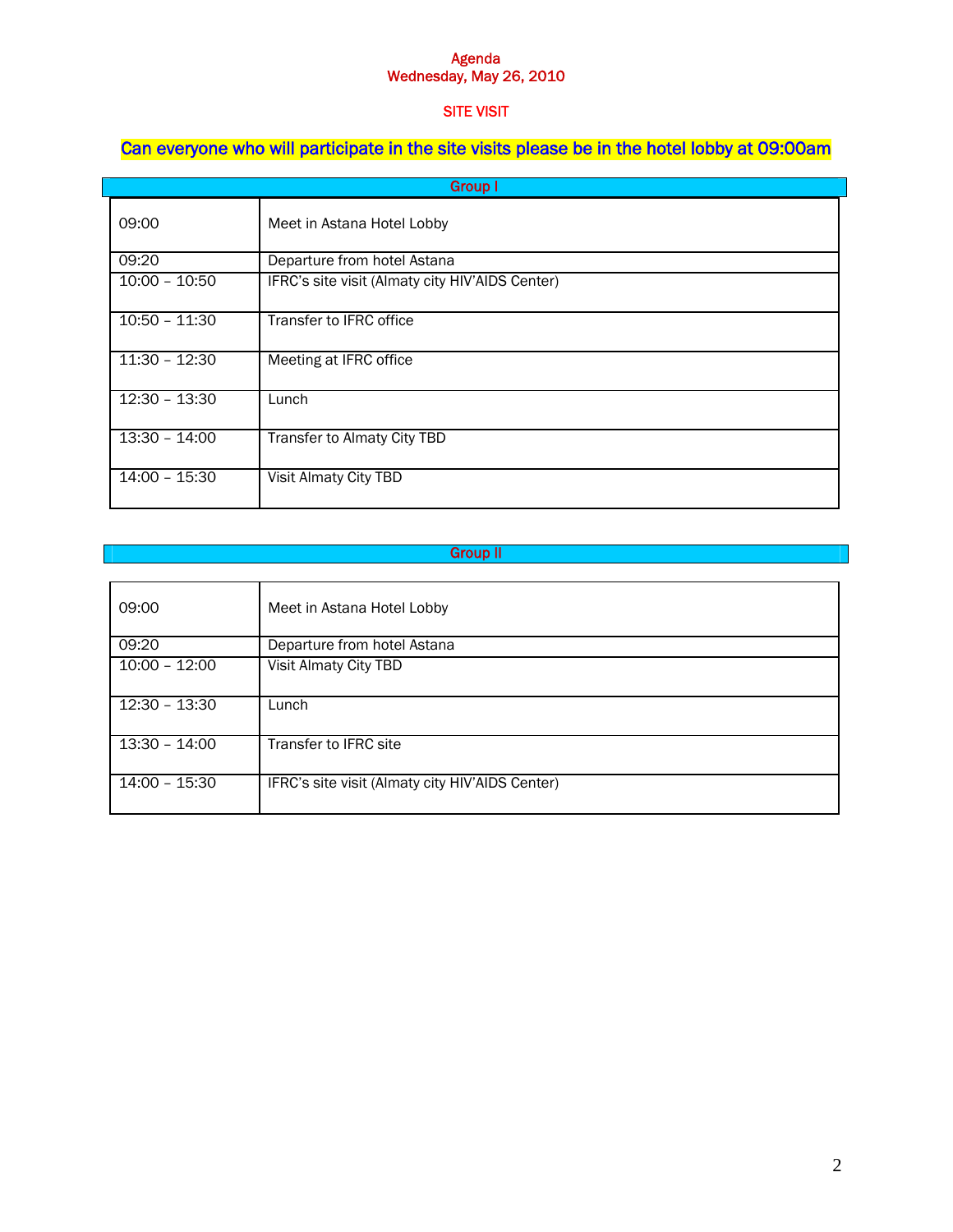### Agenda Overall Chair: D Havlir Thursday, 27 May 2010

| <b>Opening and General overview</b><br><b>Chair: D Havlir</b>                                                                                                                                                                                                                                                                                                                                |                                                                                                                                         |                                                         |  |  |
|----------------------------------------------------------------------------------------------------------------------------------------------------------------------------------------------------------------------------------------------------------------------------------------------------------------------------------------------------------------------------------------------|-----------------------------------------------------------------------------------------------------------------------------------------|---------------------------------------------------------|--|--|
| 08:30-09:00                                                                                                                                                                                                                                                                                                                                                                                  | Registration                                                                                                                            |                                                         |  |  |
| 09:00-09:20                                                                                                                                                                                                                                                                                                                                                                                  | Welcome remarks - Chair, KNCV Kazakhstan, MoH Kazakhstan                                                                                |                                                         |  |  |
| Objective 1: Review the global and regional progress in the implementation of collaborative TB/HIV<br>activities. Discuss ways to catalyze nation-wide expansion of TB/HIV collaborative activities in the region<br>focusing on priority issues such as HIV testing, congregate settings such as prisons and the Three Is for<br>HIV/TB. Let's get serious: Eastern Europe and Central Asia |                                                                                                                                         |                                                         |  |  |
| 09:20-09:40                                                                                                                                                                                                                                                                                                                                                                                  | Global progress: implementation of collaborative activities<br>and CG recommendations                                                   | Diane Havlir, Chair<br>WG                               |  |  |
| 09:40-10:00                                                                                                                                                                                                                                                                                                                                                                                  | Regional overview of implementation and key priority areas                                                                              | Martin Donoghoe<br>(WHO EURO)                           |  |  |
| 10:00-10:20                                                                                                                                                                                                                                                                                                                                                                                  | Implementing TB/HIV services for drug users in Almaty                                                                                   | Sholpan<br>Ramazanova IFRC,<br>Kazakhstan               |  |  |
| 10:20-11:00                                                                                                                                                                                                                                                                                                                                                                                  | <b>Discussion</b>                                                                                                                       |                                                         |  |  |
| 11:00-11:20                                                                                                                                                                                                                                                                                                                                                                                  | Tea/coffee break                                                                                                                        |                                                         |  |  |
| 11:20-11:40                                                                                                                                                                                                                                                                                                                                                                                  | Overview of TB/HIV collaborative activities implementation by<br><b>KNCV Kazakhstan</b>                                                 | Svetlana Pak, KNCV<br>Kazakhstan                        |  |  |
| 11:40-12:00                                                                                                                                                                                                                                                                                                                                                                                  | HIV testing of TB patients: the conduit to catalyze scale up of<br>collaborative activities                                             | Dr Zarifa<br>Hadjimuhamedova<br>NTP, Uzbekistan         |  |  |
| 12:00-12:20                                                                                                                                                                                                                                                                                                                                                                                  | TB/HIV Collaborative activities: scale up                                                                                               | Dr Rukshona<br>Ashurova<br>NAP, Tajikistan              |  |  |
| 12:20-13:00                                                                                                                                                                                                                                                                                                                                                                                  | <b>Discussion</b>                                                                                                                       |                                                         |  |  |
| 13:00-14:00                                                                                                                                                                                                                                                                                                                                                                                  | Lunch break                                                                                                                             |                                                         |  |  |
| Afternoon sessions Co-chair M. Donoghoe<br>Rapporteur: Smijlka De Lussigny                                                                                                                                                                                                                                                                                                                   |                                                                                                                                         |                                                         |  |  |
| develop next steps                                                                                                                                                                                                                                                                                                                                                                           | Objective 2: Infection Control - Review the progress on implementation of infection control measures and                                |                                                         |  |  |
| 14:00-14:20                                                                                                                                                                                                                                                                                                                                                                                  | TB Infection Control: Accomplishments, challenges, and<br>setting priorities                                                            | Bess Miller, CDC                                        |  |  |
| 14:20-14:40                                                                                                                                                                                                                                                                                                                                                                                  | Bottlenecks in scaling up TB-IC in Kazakhstan                                                                                           | Dr Serik Sadykov,<br>NTP Kazakhstan                     |  |  |
| 14:40-15:00                                                                                                                                                                                                                                                                                                                                                                                  | Achievements and Challenges of Improving TB Infection<br>Control in European High Priority Countries                                    | Jeroen van Gorkom                                       |  |  |
| 15:00-15:30                                                                                                                                                                                                                                                                                                                                                                                  | Discussion and ways forward                                                                                                             |                                                         |  |  |
| 15:30-16:00                                                                                                                                                                                                                                                                                                                                                                                  | Coffee                                                                                                                                  |                                                         |  |  |
| Objective 3: Address the problem of HIV associated TB among drug users, and how to catalyze<br>implementation in countries with drug use problems.                                                                                                                                                                                                                                           |                                                                                                                                         |                                                         |  |  |
| 16:00-16:20                                                                                                                                                                                                                                                                                                                                                                                  | Access to services: what are current models of collaboration<br>between health services, justice systems and correctional<br>facilities | <b>Gregory Vergus (ITPC</b><br>Regional<br>Coordinator) |  |  |
| 16:20-16:40                                                                                                                                                                                                                                                                                                                                                                                  | UNODC national and regional responses to TB/HIV and drug<br>use                                                                         | Nina Kerimi, UNODC<br>Kazakhstan                        |  |  |
| 16:40-17:00                                                                                                                                                                                                                                                                                                                                                                                  | Overview of situation - drug user perspective                                                                                           | Konstantin Lezhentsev,<br>Ukraine PLHIV                 |  |  |